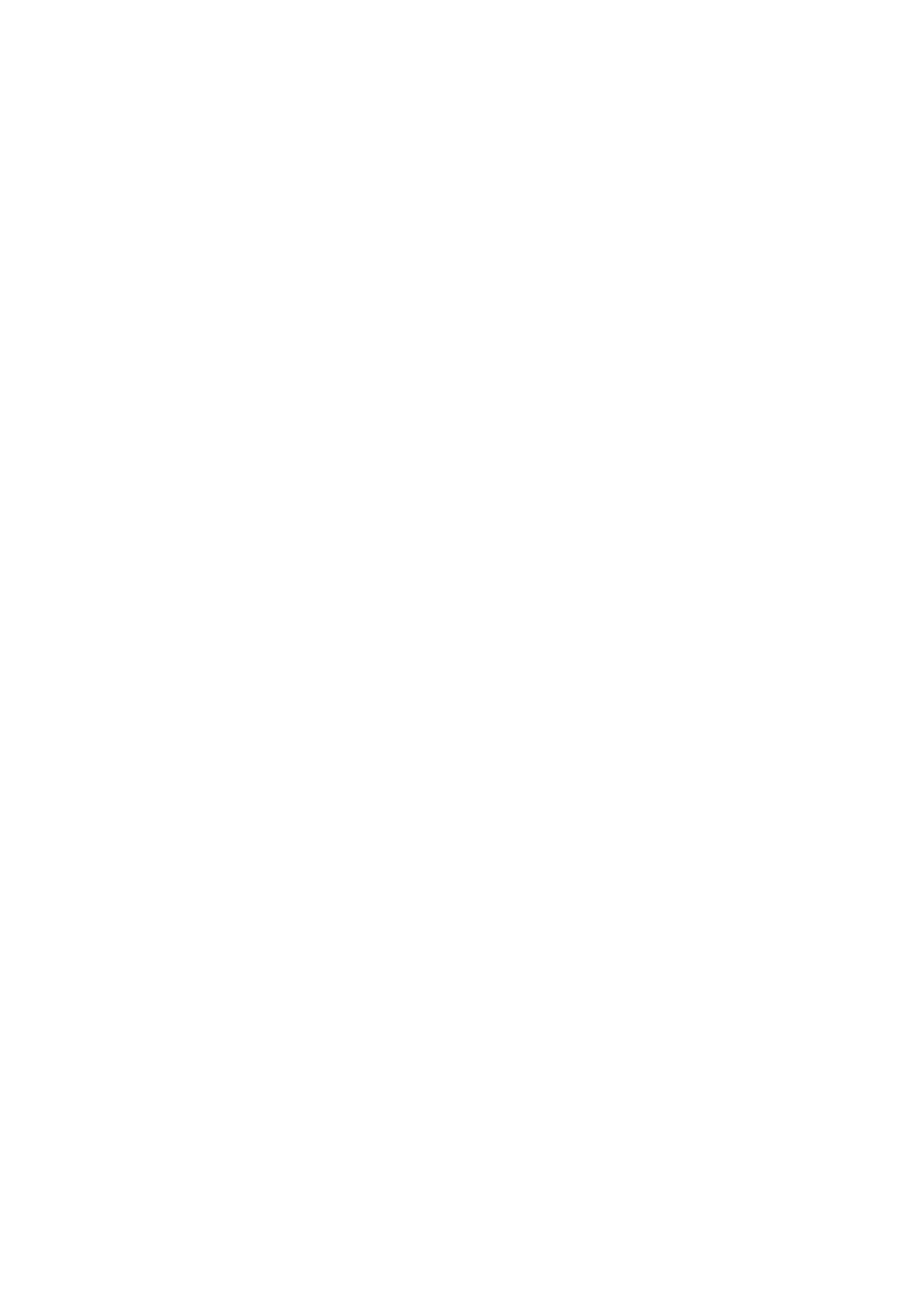#### **ITEM TABLE OF CONTENTS PAGE**

**21 Endorsement of the transfer of assets, new agreement to lease and new community lease to The Going West Trust, 35 Arapito Road, Titirangi [5](#page-4-0)**

**Note:** The reports contained within this agenda are for consideration and should not be construed as Council policy unless and until adopted. Should Members require further information relating to any reports, please contact the relevant manager, Chairperson or Deputy Chairperson.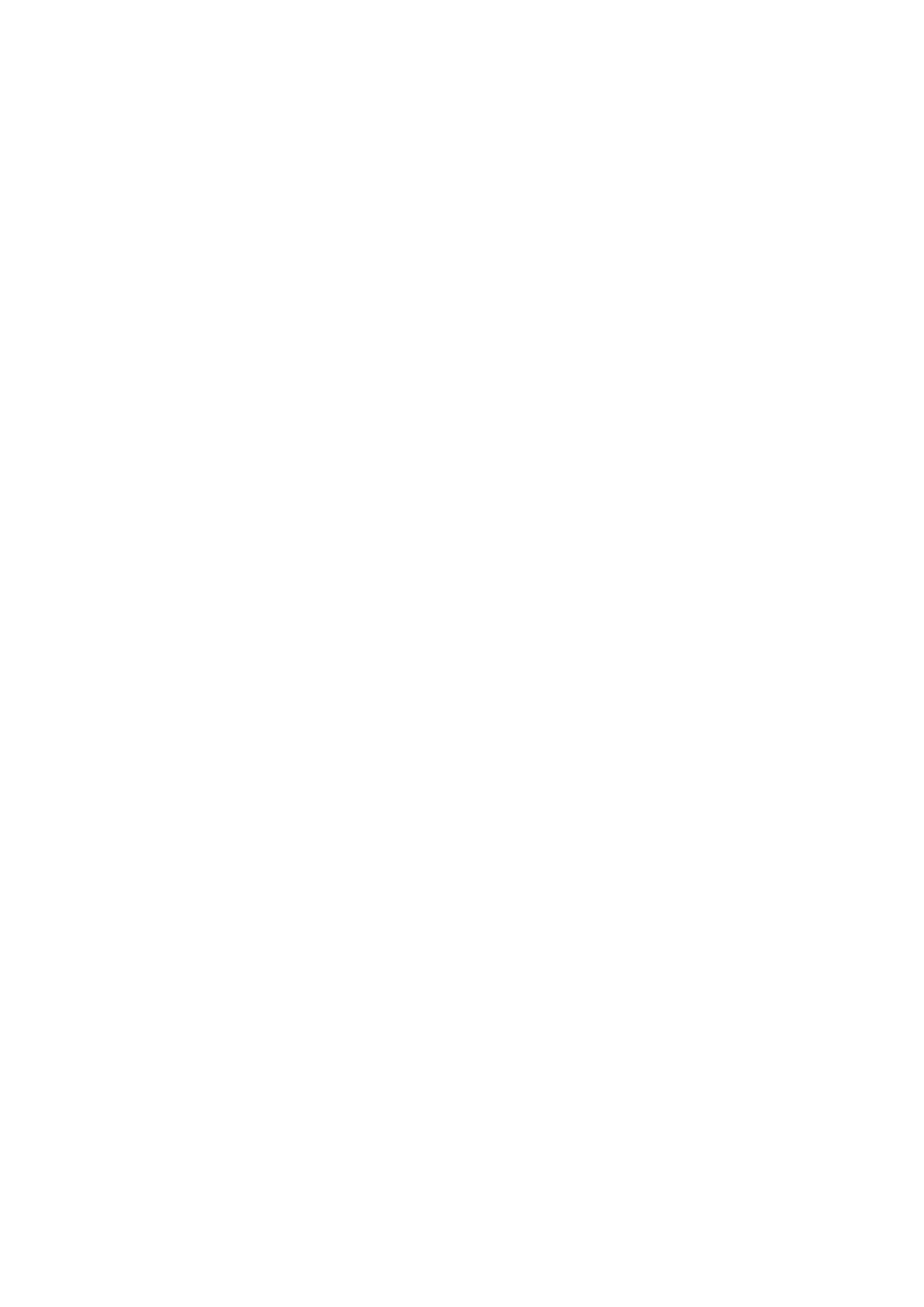### <span id="page-4-0"></span>**Endorsement of the transfer of assets, new agreement to lease and new community lease to The Going West Trust, 35 Arapito Road, Titirangi**

**File No.:** CP2022/03278

### **Te take mō te pūrongo Purpose of the report**

- 1. To seek a decision and direction from the Waitakere Ranges Local Board on future arrangements for Shadbolt House, 35 Arapito Road, Titirangi, including:
	- the transfer of Shadbolt House and Writing Studio (buildings only) to the Going West Trust.
	- approval of an 'Agreement to Lease'.
	- approval of a ground lease.

### **Whakarāpopototanga matua Executive summary**

- 2. The property at 35 Arapito Road, Titirangi was acquired by the former Waitākere City Council in 2006, with the intention of establishing a writer's residency in the former home of writer Maurice Shadbolt. The house and writing studio are scheduled in the Unitary Plan as an historic heritage place because of its social and historical importance.
- 3. Eke Panuku Development Auckland managed the property as a residential tenancy from 2010 until it was transferred in 2018 to Auckland Council's Community Facilities Department.
- 4. Through resolutions passed in 2016 and 2019, the Waitākere Ranges Local Board has supported the establishment of a writer's residency programme at the property and a lease or similar arrangement with The Going West Trust.
- 5. In the 2019/2020 Waitākere Ranges Local Board Community Facilities Renewals Work Programme, minor repairs in line with Health Homes Standard were undertaken. Significant repairs are still required to the property and council estimates the repair costs to be approximately \$400,000. This cost does not include making it fit for purpose for a writer's residency.
- 6. The Going West Trust runs the annual Going West Books and Writers Festival, a west Auckland literary event which has been going for some 25 years, (www.goingwestfest.co.nz). The Trust is funded approximately \$10,000 per year by the Local Board to establish a writers residency, but the Board may need to review this once the residency is running as equivalent residencies in the local board area receive \$22,000 per year.
- 7. To realise a writers residency, staff recommend:
	- that the Shadbolt House and Writing Studio (buildings only) be transferred to The Going West Trust, subject to Governing Body approval.
	- the grant of an agreement to lease to The Going West Trust for a term of four years.
	- the grant of new community ground lease to the trust for a term of 10 years with two 10 year rights of renewal (provided the terms of the agreement to lease have been satisfied the house and studio ownership will be transferred to the trust). This extended tenure is to reflect the substantial financial cost to the trust for repairs to the house and studio.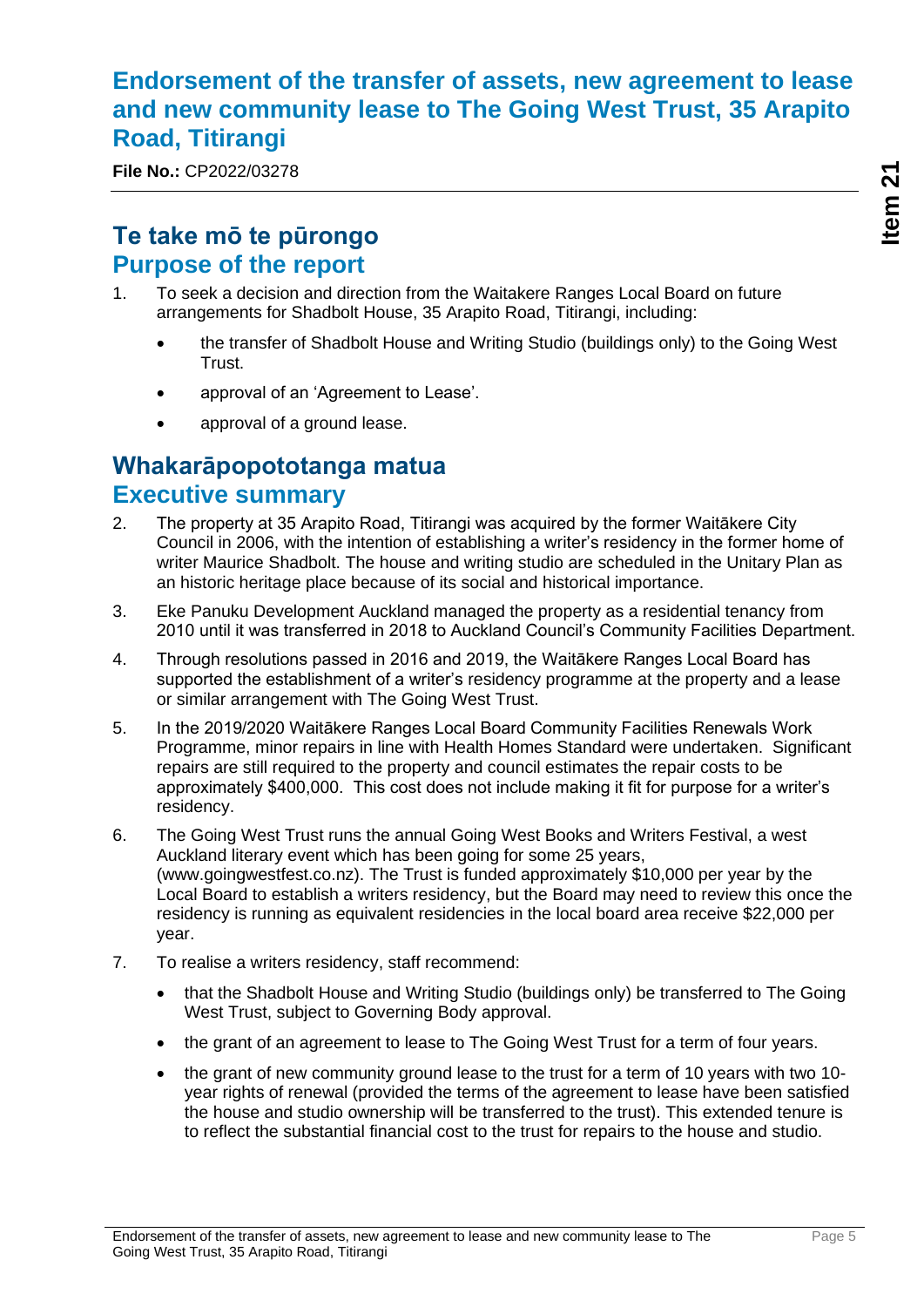### **Ngā tūtohunga Recommendation/s**

That the Waitākere Ranges Local Board:

- a) recommend to the Governing Body that Shadbolt House and Writing Studio (buildings only, excluding land), 35 Arapito Road, Titirangi be transferred to the ownership of The Going West Trust for \$1.00 plus GST if requested subject to the trust satisfying the Agreement to Lease conditions, and on the further condition that, the trust is granted a lease following satisfaction of the Agreement to Lease conditions.
- b) subject to the transfer in Recommendation a) being approved by the Governing Body, grant an 'Agreement to Lease' to The Going West Trust for 35 Arapito Road, Titirangi being 1,518m<sup>2</sup> (more or less) of Lot 4 Deposited Plan 15824 that is held in fee simple by Auckland Council under the Local Government Act 2002 (Attachment A to the agenda report) and subject to the following terms and conditions:
	- i) The trust to obtain all approvals which are required to enable the trust to undertake and complete the initial works to the house prior to the date which is two years from the date that the Governing Body approves the transfer of the Maurice Shadbolt House and Studio located at 35 Arapito Road, Titirangi to The Going West Trust.
	- ii) The trust to provide sufficient evidence to the Council that the trust has sufficient funding to undertake and complete the initial works and for the on-going operation and maintenance of the house and property prior to the date which is two years from the date that the Governing Body approves the transfer of the Maurice Shadbolt House and Studio located at 35 Arapito Road, Titirangi to The Going West Trust.
	- iii) The trust to complete the initial health and safety and structural works to ensure the Maurice Shadbolt House and Studio are suitable for occupation by the date which is two (2) years from the date of satisfaction of the last of conditions i) and ii) above to be satisfied.
- c) grant a new community ground lease to The Going West Trust for 35 Arapito Road, Titirangi being 1,518m² (more or less) of Lot 4 Deposited Plan 15824 that is held in fee simple by Auckland Council under the Local Government Act 2002 (Attachment A to the agenda report) and subject to the following terms and conditions:
	- i) the trust obtaining approvals and funding and achieving completion of the initial works
	- ii) term: 10 years commencing from the date of the trust achieving completion of the initial works with two rights of renewal of 10 years each
	- iii) rent: \$1.00 plus GST per annum if requested
	- iv) a Community Outcomes plan to be negotiated with The Going West Trust and attached as a schedule to the lease documentation following approval from either the Chair or Deputy Chair of the Waitākere Ranges Local Board
	- v) all other terms and conditions in accordance with the Local Government Act 2002 and the Auckland Council Community Occupancy Guidelines July 2012.

## **Horopaki Context**

- 8. This report considers the transfer of the assets, a new agreement to lease and new community lease at 35 Arapito Road, Titirangi to The Going West Trust.
- 9. The Waitākere Ranges Local Board is the allocated authority relating to local, sport and community facilities, including community leasing matters.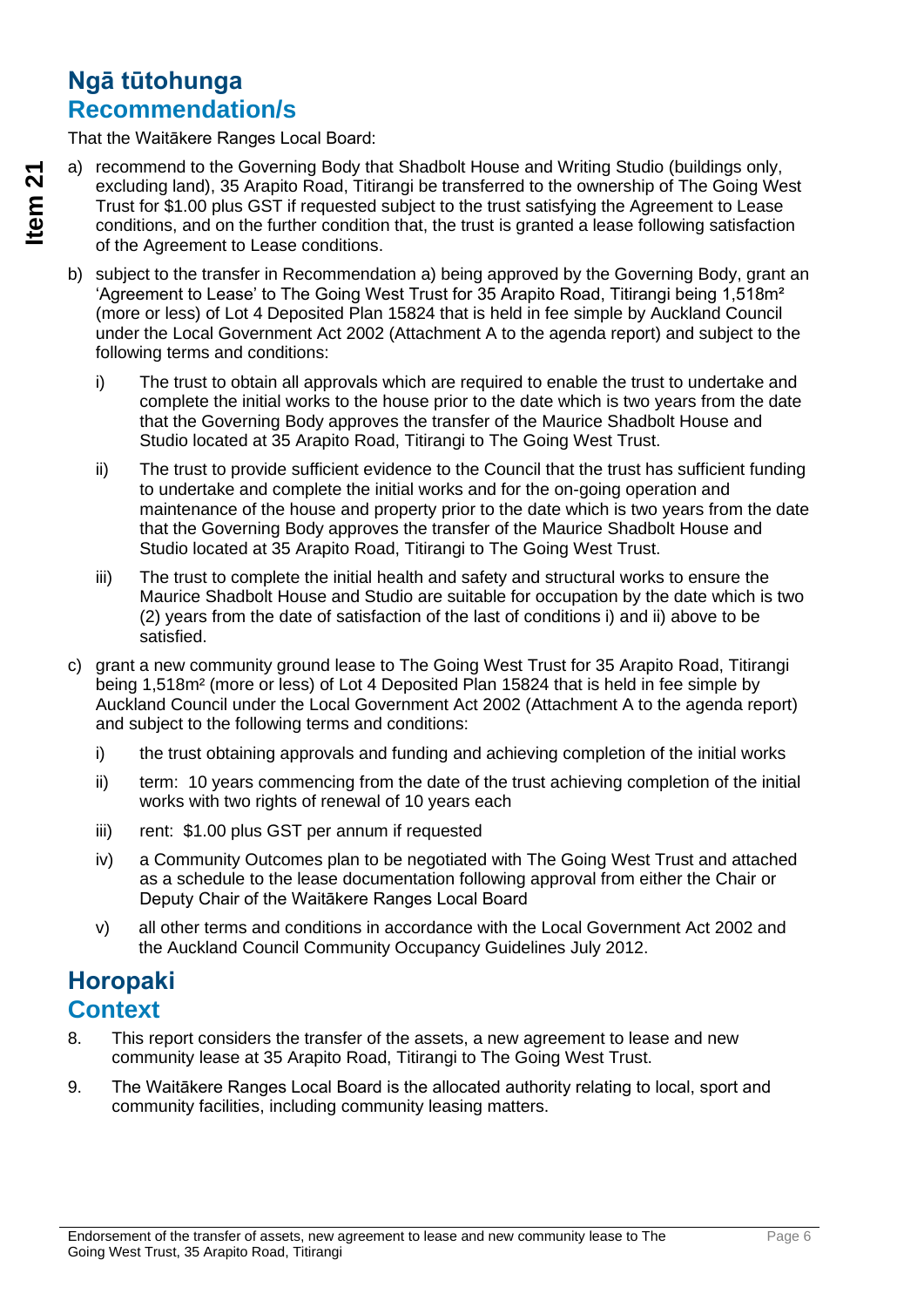### **Tātaritanga me ngā tohutohu Analysis and advice**

### **35 Arapito Road, Titirangi**

- 10. The land is legally described as Lot 4 Deposited Plan 15824 comprising 1,518m² and contained in NA649/9. Lot 4 is held in fee simple by Auckland Council and subject to the Local Government Act 2002.
- 11. The land, together with the house and studio was the former home of New Zealand author Maurice Shadbolt. Shadbolt lived in the house for 42 years. During that time, he won many literary awards, produced 11 novels, four collections of short stories, a volume of journalism, plays, a war history and two autobiographical works.
- 12. The property was acquired by the former Waitākere City Council on 1 December 2006 for the purposes of establishing a writer's residency programme.
- 13. The writer's residency programme was not established prior to amalgamation. The property was leased as a residential tenancy by the former Waitākere City Council and Panuku until it was transferred in 2018 to Auckland Council's Community Facilities Department.
- 14. The Auckland Unitary Plan supports the continuation of the existing built form on site.

#### **Options for the site**

- 15. Council staff sought guidance from the local board at workshops in February and August 2020. The desired outcome supported in principle by the local board is for the site to be leased to The Going West Trust (the trust) for the purposes of a writer's clinic.
- 16. Connected Communities is a key stakeholder in the project and to date it has found no evidence to demonstrate that council need to provide a writers clinic.
- 17. If a writer's residency is a key initiative for the local board, there is a question as to whether a new facility is needed to deliver this. A writer's programme delivered in an existing facility would recognise the Shadbolt legacy and provide a more accessible, cost-effective, and flexible response to meet sector and community needs. This could be delivered in partnership with the trust.
- 18. Following workshops the following three options were identified:

| <b>Option 1</b>                                                                                                                                                                                                                                         | <b>Option 2</b>                                                                                                                                                                                                                                                                          | Option 3                                                                                                                          |
|---------------------------------------------------------------------------------------------------------------------------------------------------------------------------------------------------------------------------------------------------------|------------------------------------------------------------------------------------------------------------------------------------------------------------------------------------------------------------------------------------------------------------------------------------------|-----------------------------------------------------------------------------------------------------------------------------------|
| Local board enters into an<br>agreement to lease with<br>The Going West Trust.<br>Once the agreement to<br>lease conditions have<br>been satisfied ownership<br>of the house and studio<br>will transfer to the trust<br>followed by a ground<br>lease. | Local Board approves the<br>investment of an additional<br>\$300,000 - \$400,000<br>(approximate) of locally<br>driven initiative capital<br>expenditure (LDI CAPEX)<br>for the house project to<br>make the property<br>habitable for a community<br>lease for a writer's<br>residency. | Local board stops further<br>restoration work and<br>requests a workshop on<br>alternative options for the<br>land and buildings. |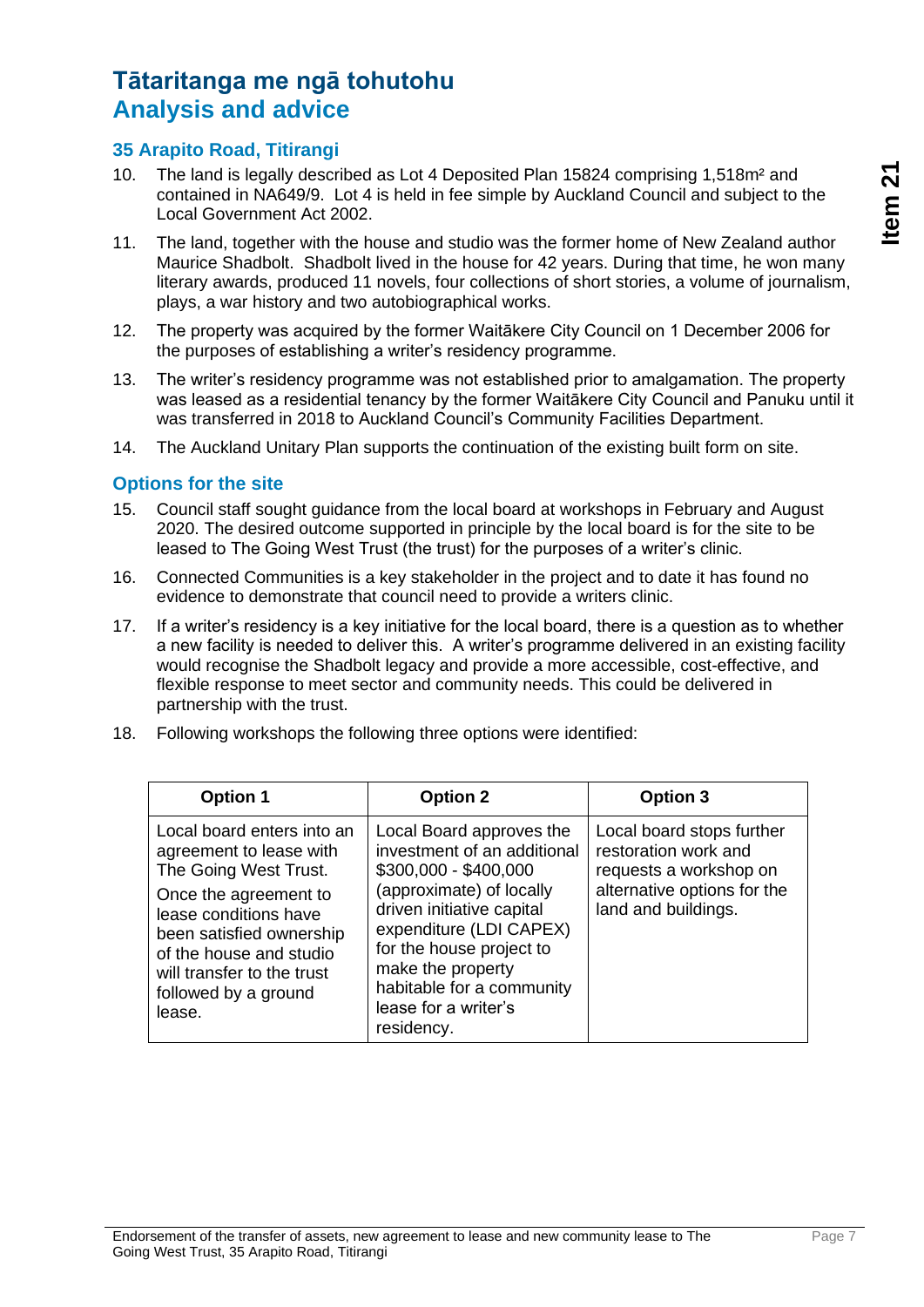#### **Option One – Agreement to lease, transfer of asset ownership and new community lease**

- 19. Local board grants an agreement to lease to the trust conditional on securing funding and completing the repair work followed by a ground lease. The studio is in a fair condition and will not be used for residential (sleeping) purposes.
- 20. Once the conditions of the agreement to lease have been satisfied, ownership of the house and studio can be transferred to the trust

| <b>Advantages</b>                                                                                                            | <b>Disadvantages</b>                                                                                                                                                        |
|------------------------------------------------------------------------------------------------------------------------------|-----------------------------------------------------------------------------------------------------------------------------------------------------------------------------|
| A lessee who is willing to undertake the<br>repairs to make the house habitable.<br>standard                                 | May not be able to secure funding to make<br>the house habitable                                                                                                            |
| Local board does not spend<br>approximately \$400,000 on an activity<br>that has no identified need and can be               | During the recommended two-year fund-<br>raising period, the house will continue to<br>deteriorate                                                                          |
| used for other local board<br>initiatives                                                                                    | Only benefits a small number of able-bodied<br>people who undertake the residence                                                                                           |
| A permanent writer's residency would<br>contribute to the Waitākere Ranges Local<br>Board plan outcome six: People have a    | Limited to writers that can relocate for a<br>residency                                                                                                                     |
| range of opportunities to experience arts,<br>culture, and heritage. Protecting and<br>celebrating heritage is also a way to | Lack of parking, public transport links and no<br>capacity to hold public programmes on-site                                                                                |
| identify what is unique about our area,<br>and to inform what happens to it in the<br>future                                 | Ongoing operational costs may need<br>reviewing. Currently the trust receives<br>approximately \$10,000 of ABS OPEX to fund<br>establishment and set-up costs of a writers' |
| Historic significance of Shadbolt House<br>and the Writer's Studio are preserved for<br>public<br>access                     | centre at Shadbolt House                                                                                                                                                    |
|                                                                                                                              |                                                                                                                                                                             |

#### **Option Two – Council approves repair costs to building and make the property habitable for community lease for a writer's residency**

- 21. Whilst repairs will extend the life of the building it will still not be fit for purpose.
- 22. Ongoing operating funding for a writers residency is through existing ABS OPEX budget. The current operational grant allocated to the trust is approximately \$10,000 per year. This project does not secure any additional operational budget and it is uncertain as to whether the current amount is sufficient to run this residency. Equivalent residencies in the local board area receive \$22,000 per year ABS OPEX, indicating a potential shortfall in current funding.
- 23. The property is unsuitable for wheelchair users. Parking and public transport is also very limited, and there is no capacity to hold public programmes on site or for wider community use of the asset. Access to the property would therefore be restricted to a small number of able-bodied writers awarded a residency each year.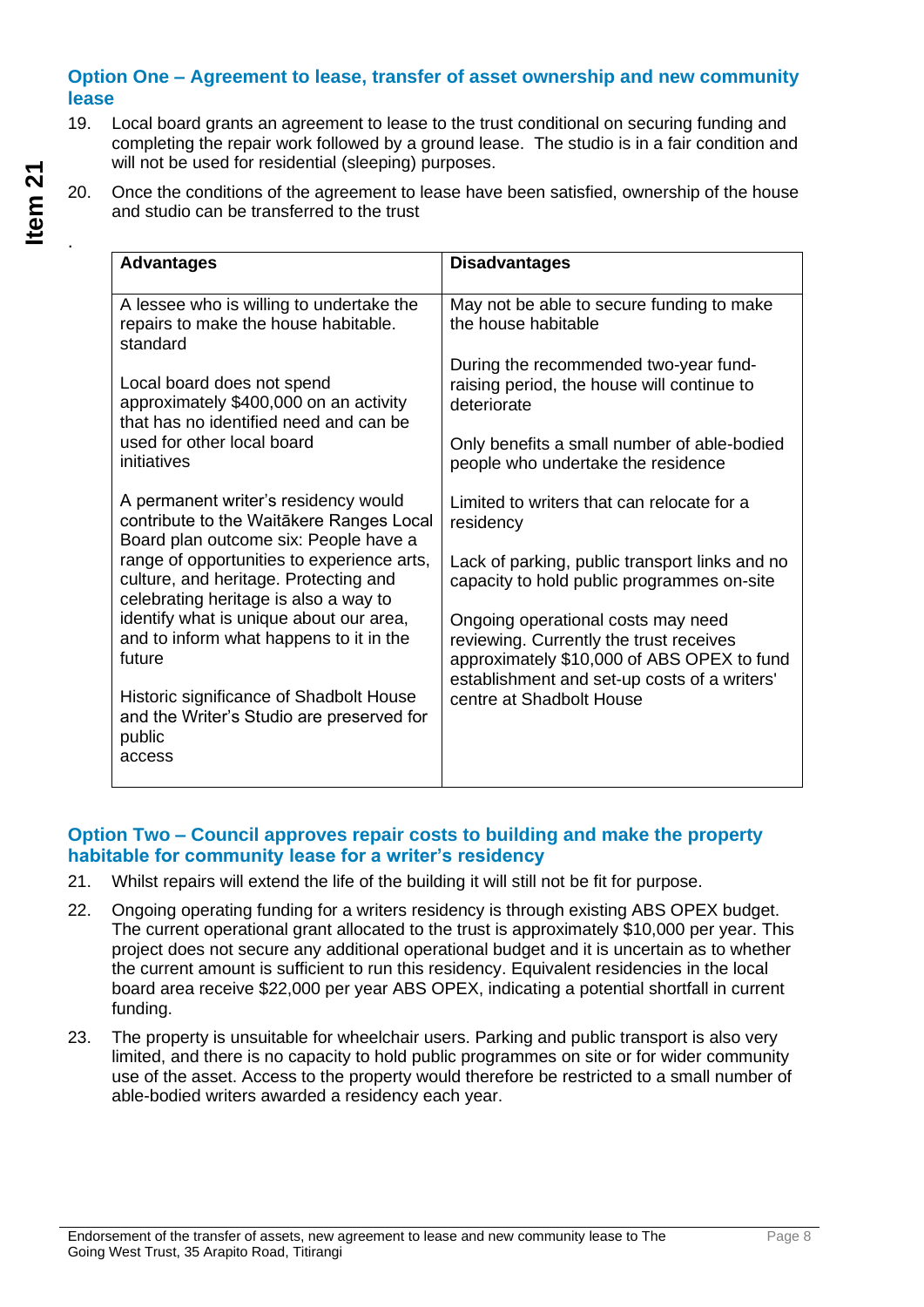| <b>Advantages</b>                                                                                                                                                                                                                                                                                                                                                            | <b>Disadvantages</b>                                                                                                                                                                                          |
|------------------------------------------------------------------------------------------------------------------------------------------------------------------------------------------------------------------------------------------------------------------------------------------------------------------------------------------------------------------------------|---------------------------------------------------------------------------------------------------------------------------------------------------------------------------------------------------------------|
| A permanent writer's residency would<br>contribute to the Waitākere Ranges Local<br>Board plan outcome six: People have a<br>range of opportunities to experience arts,                                                                                                                                                                                                      | Further work may be uncovered during the<br>project requiring more budget prior to<br>making the property safe                                                                                                |
| culture, and heritage. Protecting and<br>celebrating heritage is also a way to identify<br>what is unique about our area, and to<br>inform what happens to it in the future                                                                                                                                                                                                  | Local Board needs to approve the<br>investment of an additional \$300,000 -<br>\$400,000 (approximate) of locally driven<br>initiative capital expenditure (LDI CAPEX)                                        |
| A potentially nationally recognised writer's<br>residency programme could be developed<br>with strong links to the Michael King Writers<br>Centre and tertiary institutions<br>The benefits of a residency, the provision of<br>a physical space to write, are provided<br>Historic significance of Shadbolt House and<br>Writer's Studio are preserved for public<br>access | Project does not address an identified<br>service need in the area                                                                                                                                            |
|                                                                                                                                                                                                                                                                                                                                                                              | Only benefits a small number of able-<br>bodied people who undertake the residency                                                                                                                            |
|                                                                                                                                                                                                                                                                                                                                                                              | Limited to writers that can relocate for a<br>residency                                                                                                                                                       |
|                                                                                                                                                                                                                                                                                                                                                                              | Opportunities for the public to learn about<br>the history of the property and Shadbolt's<br>contribution to New Zealand's literary<br>landscape could not be easily experienced<br>on-site                   |
|                                                                                                                                                                                                                                                                                                                                                                              | Lack of parking, public transport links and<br>no capacity to hold public programmes on-<br>site                                                                                                              |
|                                                                                                                                                                                                                                                                                                                                                                              | Ongoing operational costs may need<br>reviewing. Currently The Going West Trust<br>receives approximately \$10,000 of ABS<br>OPEX to fund establishment and set-up<br>costs of a writers' centre at the house |

### **Option Three – Alternative options for land and building and programmes offered**

- 33. Local board stops further restoration work and requests a workshop on alternative options for a writer's programme and appropriate acknowledgement of Maurice Shadbolt's legacy and options for the existing site.
- 24. Other options exist to recognise the Shadbolt legacy, such as a writer's programme delivered in an existing facility within the local board area or a writer's programme in Shadbolt's name. These options could provide a more accessible, cost-effective, and flexible response to meet sector and community needs. They could be delivered in partnership with the trust.
- 25. Options could include use of the optimisation approach (CP2015/03484). This approach allows for sales proceeds of the land to be reinvested into eligible local projects.

| <b>Advantages</b>                                                              | <b>Disadvantages</b>                                |
|--------------------------------------------------------------------------------|-----------------------------------------------------|
| Local board do not spend approximately<br>\$400,000 on an activity that has no | Further delays to refurbishing the property         |
| identified need and can be used for other<br>local board initiatives           | Property remains unoccupied and in<br>deterioration |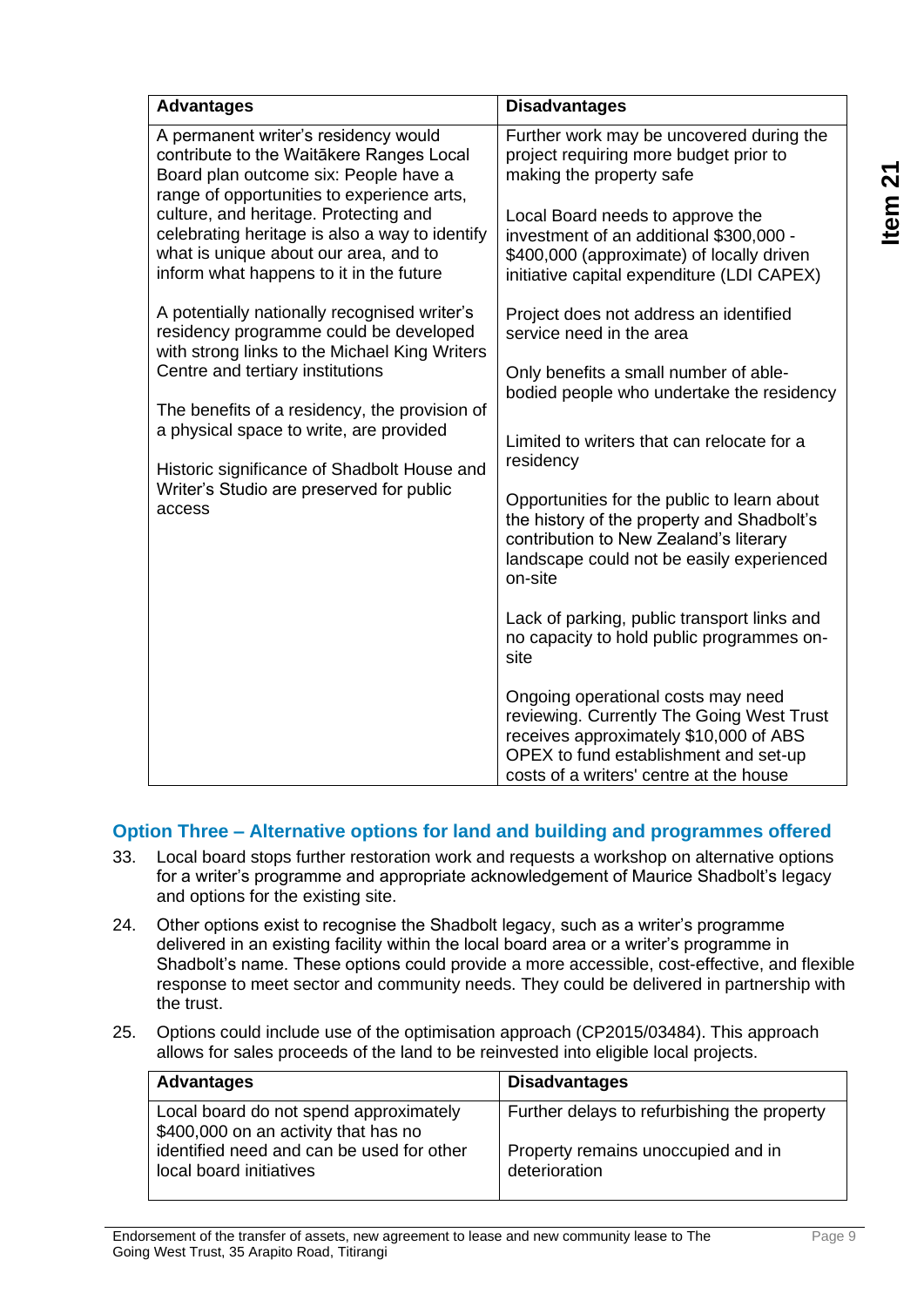| Only ABS OPEX budget is required to fund<br>the activity | Previous commitments made by legacy<br>council's relating to the future use of the<br>property are not upheld |
|----------------------------------------------------------|---------------------------------------------------------------------------------------------------------------|
| Alternative options could provide greater                | Writers do not have the opportunity to work                                                                   |
| community participation and be flexible and              | in an environment with direct links to                                                                        |
| responsive to sector needs                               | Shadbolt's lived experience                                                                                   |

### **Conclusions**

- 26. Option two would result in an opportunity cost of capital works budget being utilised on Maurice Shadbolt House instead of other community facilities assets that have a service need.
- 27. A renewals project would only bring the building up to a code of compliance standard, not necessarily fit for purpose. The renewal option would also incur ongoing maintenance and additional renewal costs.
- 28. Under option three the building will continue to deteriorate. To date, the Local Board has not formally supported investigating optimisation.
- 29. Resolutions WTK/2016/113 dated 8 September 2016 and WTK/2019/119 dated 26 September 2019 provided support in principle for a new lease to be granted to the trust for the purposes of managing the property as a writer's residency. The local board gave further support in principle for the transfer of the assets which will enable the trust to apply for funding to undertake the works to make the house fit for purpose. The council will retain ownership of the land.
- 30. Prior to the granting of a lease under the Local Government Act 2002 that exceeds six months, Auckland Council is required to engage with local iwi and publicly notify its intention to grant a lease. There is no cost to the local board for these two processes.
- 31. Public notification of the intention to lease was undertaken with a letterbox drop to the residents of Arapito Road Titirangi, published on the Auckland Council website and in the Western Leader newspaper on 18 November 2021. The submission period closed on 20 December 2021. No submissions or objections were received.
- 32. Iwi engagement is outlined in paragraphs 53-56.

### **The Going West Trust**

- 33. The trust was registered as a charitable trust on 21 June 2006. Some of the aims and objects of the trust are to:
	- a) be the guardians of the Going West Books and Writers Festival
	- b) ensure the future survival of the festival as part of an established tradition of literary and artistic endeavour in the Waitākere region
	- c) share enthusiasm about New Zealand writing and celebrate New Zealand writers both past and present
	- d) support the literary arts on a local level as well as regionally and nationally through the festival's programming
	- e) encourage Māori, Pacifica, and migrant writing.
- 34. The trust has been in constant communications with council's leasing team. The trust has read and accepted the proposed term and conditions of the agreement to lease and subsequent lease.
- 35. The trust has already engaged architects and a consultant to start the planning stages of the repair works.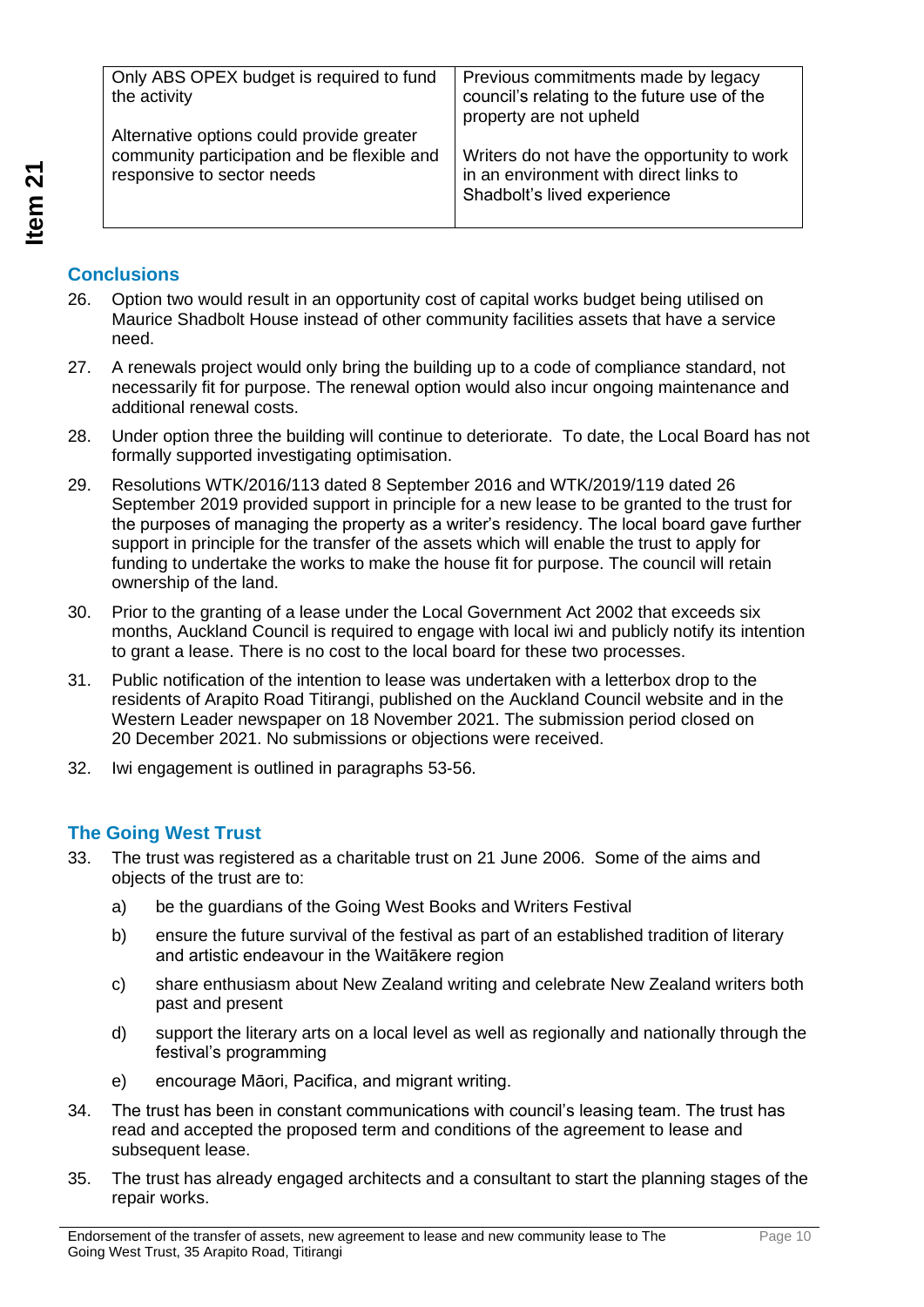- 36. Following the letterbox drop to the residents of Arapito Road, a week later the trust undertook its own letterbox drop informing the residents of its intentions. It informed the residents that:
	- a) A writers residency offers writers a place and a stretch of time, often with payment, to focus on their writing. We have yet to design a residency programme, but similar residencies around the country can run anywhere from two weeks up to several months. We may be able to offer several residencies a year.
	- b) As Maurice Shadbolt House is a family home, there will never be more people in residence than is normal in a domestic situation. Parking at the House will be off-road, and all public events associated with the residencies will be held at Lopdell House in Titirangi.
	- c) We have a programme in place to upgrade, refurbish and maintain the House, and to manage the grounds in collaboration with the local community pest control group. We hope to offer the first residencies in 2023.
	- d) Most of our established writers have had their careers boosted at some stage by a residency, and we think it a fitting legacy that the home where Maurice Shadbolt lived, worked and produced such a large body of writing, will continue to nurture our writers into the future.
- 37. A community outcomes plan will be negotiated with the trust when the agreement to lease conditions have been satisfied. Approval of the plan will be sought from either the Waitākere Ranges Local Board Chair or Deputy Chair and attached to the lease documentation.

### **Tauākī whakaaweawe āhuarangi Climate impact statement**

- 38. Te Tāruke-ā-Tāwhiri: Auckland's Climate Action Plan sets out two core goals:
	- to reduce greenhouse gas emissions to reach net zero emissions by 2050, and • to prepare the region for the adverse impacts of climate change.
- 39. This is an administrative report and the decision from the local board does not have any direct impact on greenhouse gas emissions. The proposal continues a previous activity and does not introduce new sources of emissions.
- 40. Climate change is unlikely to impact the property at 35 Arapito Road, Titirangi as it does not sit within a flood plain or coastal inundation area.

### **Ngā whakaaweawe me ngā tirohanga a te rōpū Kaunihera Council group impacts and views**

- 41. Staff from Area Operations Community Facilities and Connected Communities have been consulted and support the proposed new community lease.
- 42. The proposed lease has no identified impacts on other parts of the council group. The views of other council-controlled organisations were not required for the preparation of this report's advice.

### **Ngā whakaaweawe ā-rohe me ngā tirohanga a te poari ā-rohe Local impacts and local board views**

- 43. Council staff sought the views of the local board at two workshops in 2019 and four in 2020 along with a visit to view the property.
- 44. The local board has indicated support in principle as follows:
	- a) for a lease to the trust through resolutions WTK/2016/113 dated 8 September 2016 and WTK/2019/119 dated 26 September 2019
	- b) for an agreement to lease, new lease, and transfer of the assets when the conditions of the agreement to lease have been satisfied.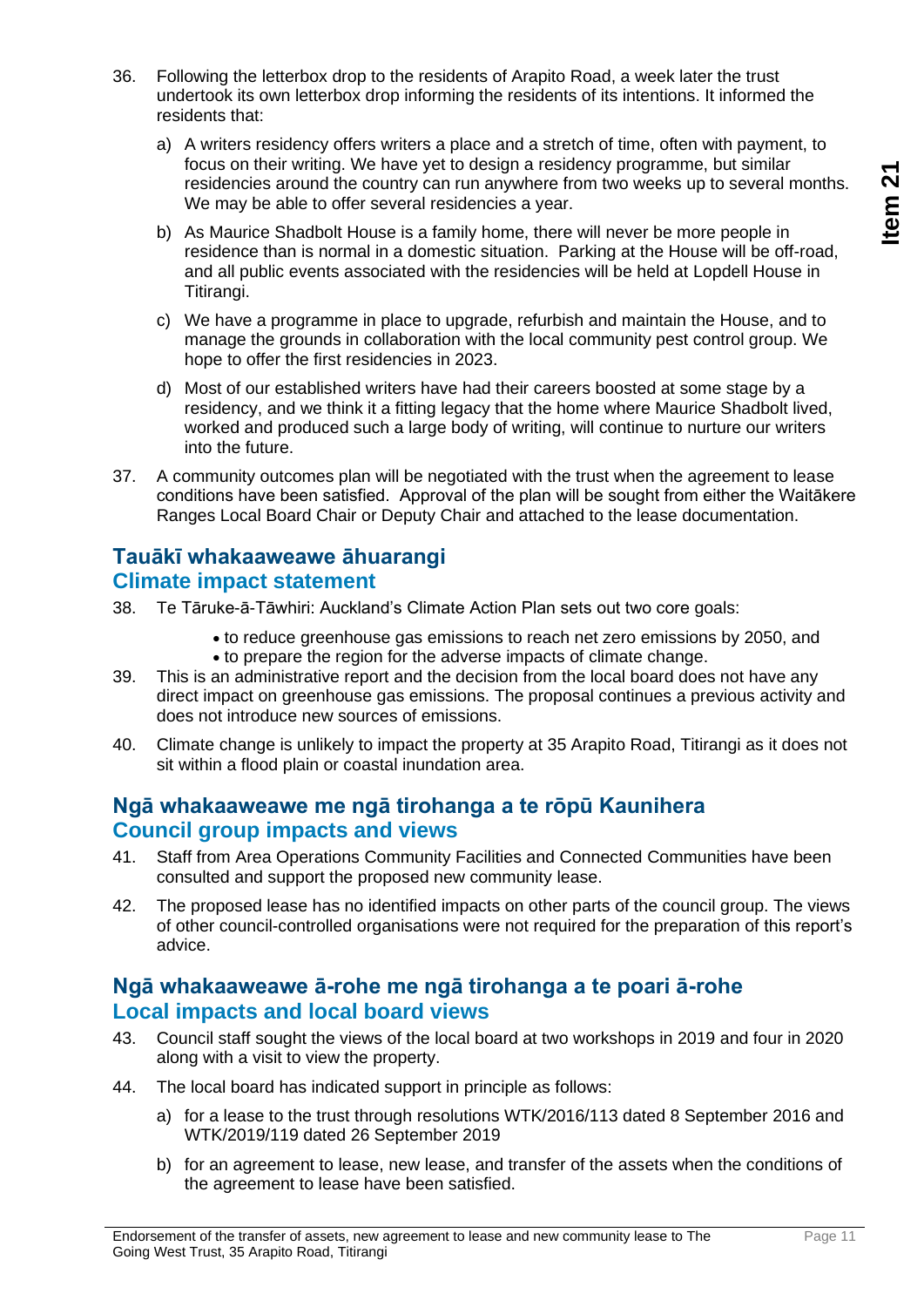- 45. The activities of the trust align with the Waitakere Local Board Plan 2020 outcomes of:
	- Our communities experience wellbeing, belonging and participation
	- People have a range of opportunities to experience arts, culture, and heritage.
- **Item 21** 46. A community outcomes plan aligned to the Waitākere Ranges Local Board Plan in place in
	- 2026 will be negotiated with the trust, approval sought from either the Chair or Deputy Chair of the local board and included as a schedule to the community lease documentation.

47. The proposed new lease is listed on the Community Facilities: Community Leases Work Programme 2021/2022 and approved by the Waitākere Ranges Local Board on 24 June 2021 under resolution WTK/2021/80.

### **Tauākī whakaaweawe Māori Māori impact statement**

- 48. Auckland Council is committed to meeting its responsibilities under Te Tiriti o Waitangi and its broader legal obligations to Māori.
- 49. These commitments are articulated in the council's key strategic planning documents, the Auckland Plan, the Long-term Plan 2021-2031, the Unitary Plan, Whiria Te Muka Tangata Māori Outcomes Performance Measurement Framework, and the Waitākere Ranges Local Board Plan 2020.
- 50. Delivering on Auckland Council's commitment to Māori at a local level is a priority for local boards. The Waitākere Ranges Local Board is focused on building strong and meaningful relationships with local Māori to ensure that Māori needs, and aspirations are understood.
- 51. Community leases support a wide range of activities and groups. Leases are awarded based on an understanding of local needs, interests, and priorities. The activities and services provided by leaseholders create benefits for many local communities, including Māori.
- 52. This proposed transfer of the house and studio, agreement to lease and new lease was presented at the quarterly hui with Te Kawerau Iwi Tribal Authority on 2 September 2020.
- 53. Presentation at the North/West Mana Whenua Engagement Forum scheduled for 2 September 2020 was cancelled along with the proposed rescheduled date of 6 May 2021.
- 54. On 29 April 2021 notification of the cancellation of the May 2021 forum was received. The presentation material was circulated that afternoon to Hapū and Iwi who have an interest in the Titirangi area by email. The email contained detailed information on the land and the trust's activities and invited iwi representatives to attend a hui and/or a kaitiaki site visit to comment on any spiritual, cultural, or environmental impacts with respect to the land.
- 55. No submissions or objections were received by 4 June 2021 regarding the proposal for a new agreement to lease, new community lease and transfer of the assets to the trust.

### **Ngā ritenga ā-pūtea Financial implications**

- 56. Although the building has now been established to have an approximate book value of \$200,000 when considering the substantial funds council would be required to spend to bring it up to code, the building is more likely to be viewed as a liability to council.
- 57. The trust has indicated that it will be able to secure funding to cover the cost of repairs once it has secured the agreement to lease.
- 58. Once the repair works have been completed it is proposed to transfer ownership of the house and studio to the trust. The proposed rent is \$1.00 plus GST per annum which is the recommended amount in the Auckland Council Community Occupancy Guidelines 2012. This rent amount reflects that the trust will be responsible for all maintenance of the property over the term of the proposed community ground lease of 10 years with two 10-year rights of renewal.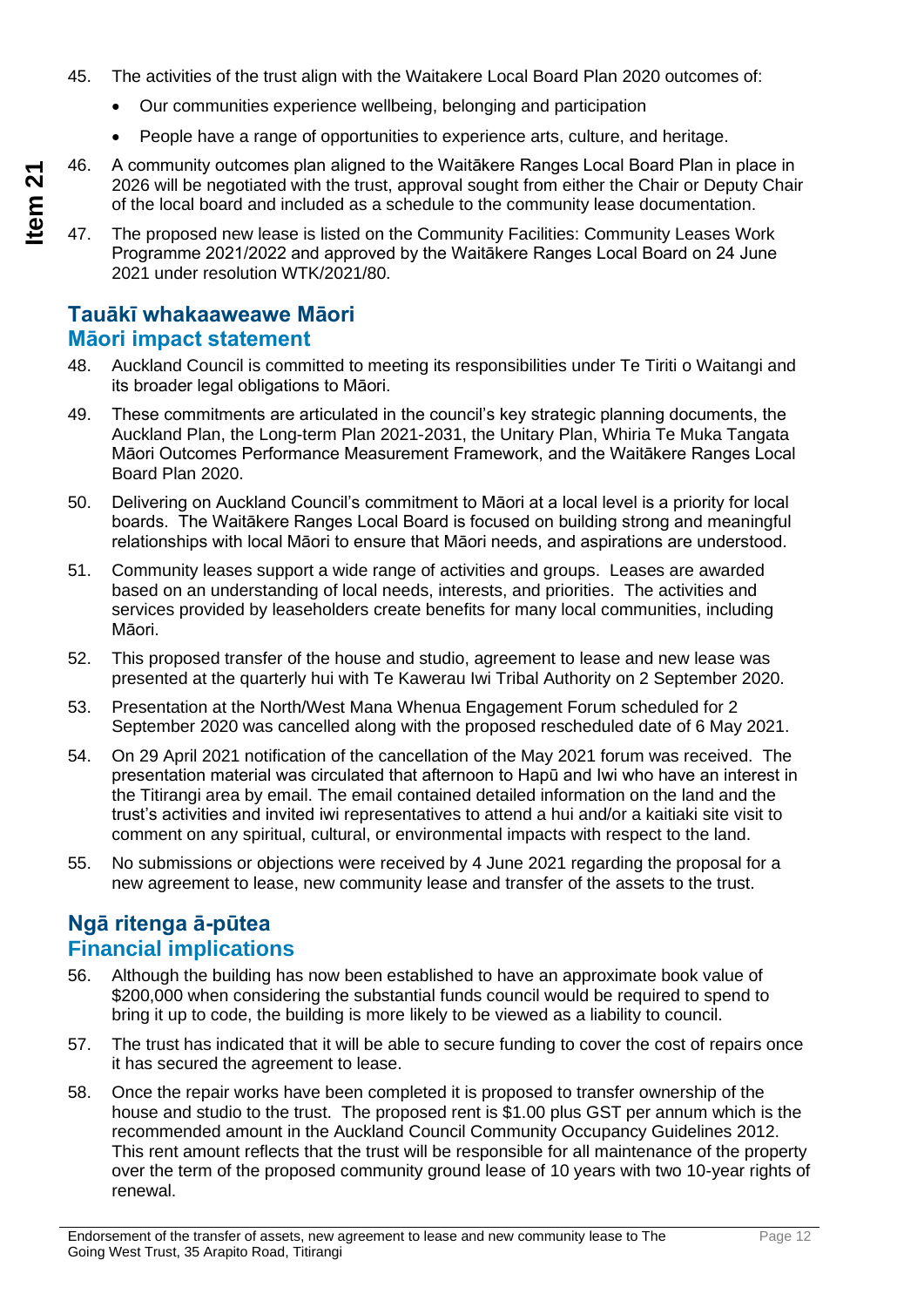### **Ngā raru tūpono me ngā whakamaurutanga Risks and mitigations**

- 59. Should the Waitākere Ranges Local Board resolve not to grant an agreement to lease and endorse the asset transfer and ground lease to the trust this decision will materially affect the trust's ability to secure funding which could have a negative impact on it undertaking its core activities and achievement of the local board's vision and plan outcomes.
- 60. Buildings that are left vacant are more susceptible to being vandalised and the cost of repair would be borne by the council.

### **Ngā koringa ā-muri Next steps**

- 61. If the local board resolves to:
	- a) endorses the transfer of assets, staff will present a report to the Governing Body seeking approval
	- b) lease staff will work with the trust to finalise the lease agreements.

## **Ngā tāpirihanga Attachments**

| No.                   | <b>STille</b>                                                              | Page |
|-----------------------|----------------------------------------------------------------------------|------|
| $A\downarrow$         | 28 April 2022 The Going West Trust, 35 Arapito Road, Titirangi site plan   | 15   |
| <b>B</b> <sub>U</sub> | 28 April 2022 The Going West Trust, 35 Arapito Road, Titirangi resolutions | 17   |

### **Ngā kaihaina Signatories**

| Author     | Phillipa Carroll - Community Lease Advisor |
|------------|--------------------------------------------|
| Authoriser | Adam Milina - Local Area Manager           |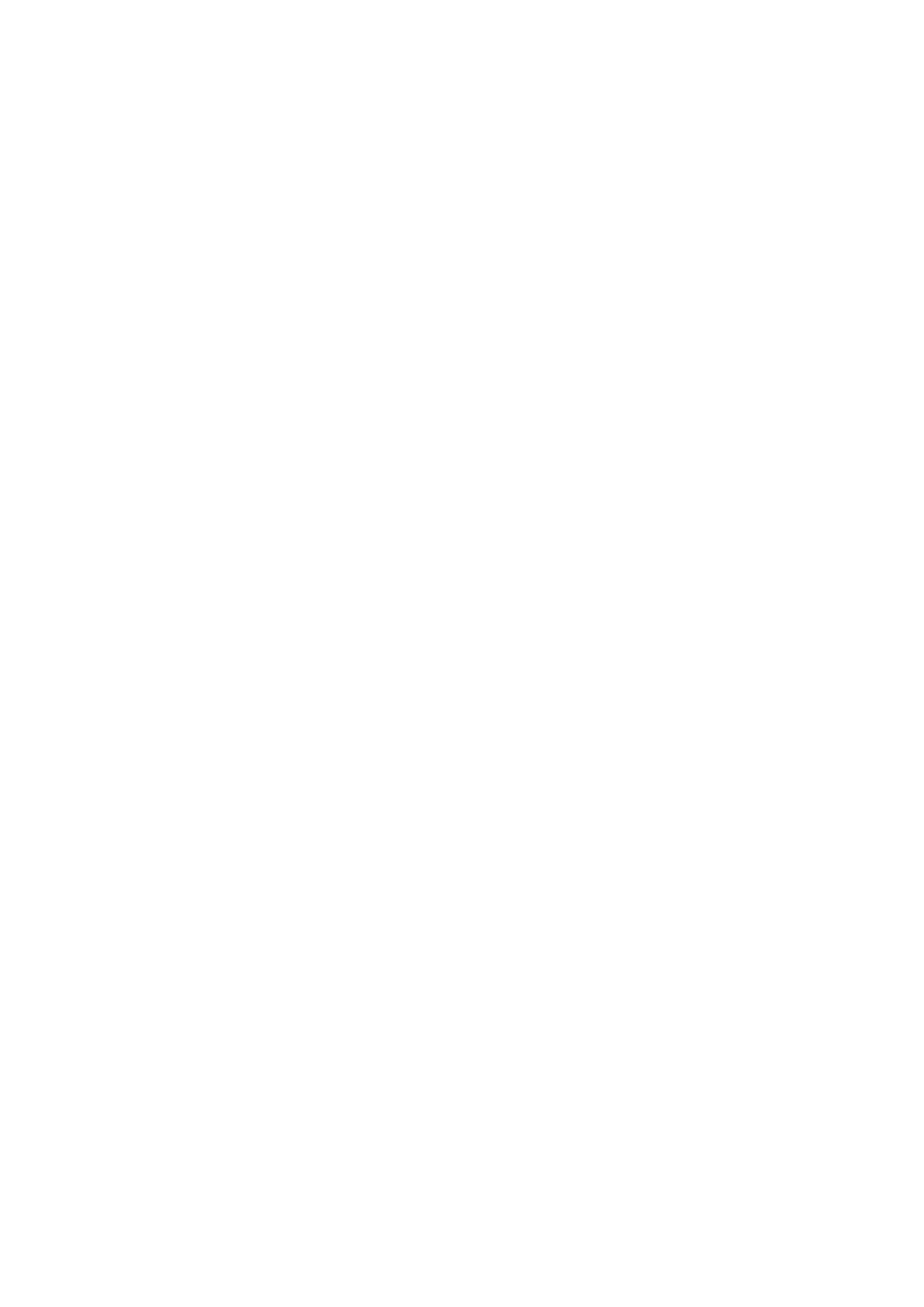Item 21

<span id="page-14-0"></span>Attachment A: Site plan for The Going West Trust, 35 Arapito Road, Titirangi

Land and lease area outlined in blue and marked A being 1518m<sup>2</sup> (more or less)<br>being land held by Auckland Council in fee simple under the Local Government Act<br>2002